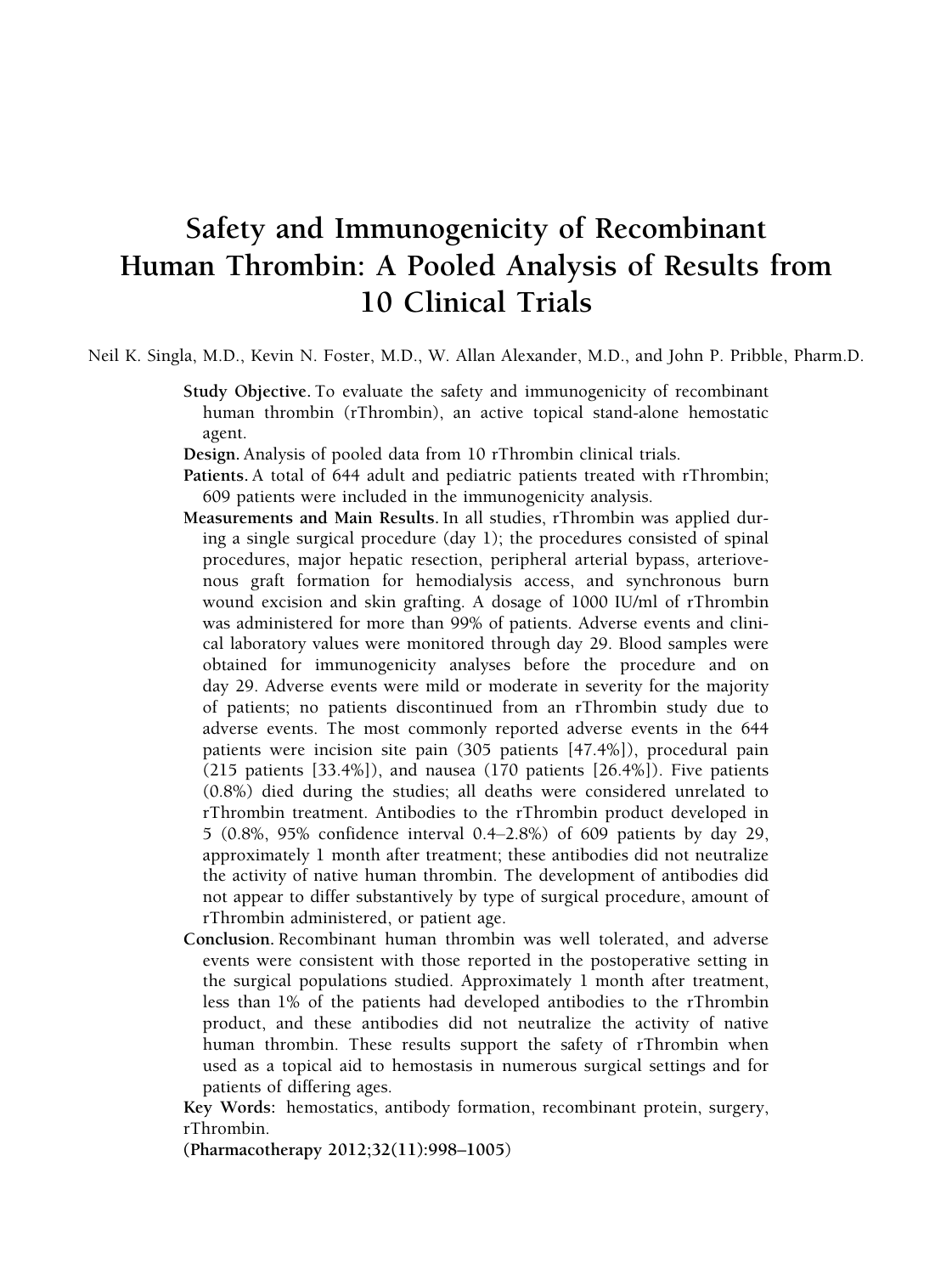Thrombin is a topical hemostat that is routinely used during surgical procedures. Before 2007, thrombin purified from bovine plasma sources was the only commercially available stand-alone thrombin product. In 2008, recombinant human thrombin (rThrombin) was licensed as a stand-alone thrombin product (Recothrom Thrombin, topical [recombinant]; ZymoGenetics, Seattle, WA) by the United States Food and Drug Administration  $(FDA)^{1}$  It is indicated as an aid to hemostasis whenever oozing blood and minor bleeding from capillaries and small venules is accessible and control of bleeding by standard surgical techniques (e.g., suture, ligature, or cautery) is ineffective or impractical. Recombinant human thrombin is produced using a modified Chinese hamster ovary cell line and was developed as an alternative to the two other stand-alone topical thrombin products currently available in the United States: thrombin purified from bovine plasma (Thrombin-JMI; King Pharmaceuticals, Bristol, TN) and thrombin purified from human pooled plasma (Evithrom; Ethicon, Inc., Somerville, NJ), which was licensed in 2007.<sup>2, 3</sup>

The potential for transmission of blood-borne pathogens is a safety concern for therapeutic proteins purified from human plasma sources, whereas the development of antibodies after treatment is an important safety concern for any therapeutic protein.<sup>4, 5</sup> The potential risk for blood-borne pathogen transmission with products derived from human plasma is mitigated by donor selection, testing, and methods employed to remove or inactivate viruses that may be present. The clinical consequences of antibody formation may vary with the type of antibody present. For all stand-alone thrombin products, a specific concern is that antibodies to the therapeutic protein may also recognize native human thrombin, neutralizing its activity and potentially leading to increased clotting times, or rarely, resulting in severe

bleeding. Adverse events resulting from immunemediated inhibition of thrombin or other clotting factors are generally described as immune-mediated coagulopathies. Consistent with basic principles of immunology, antibody responses to any therapeutic protein may also be stronger and more rapid after application of an antigen to patients with preexisting antibodies (e.g., immunologic responses after vaccinations). Additional potential concerns for the bovine thrombin product are that it is xenogeneic and inherently immunogenic when administered to humans and that small amounts of other proteins (e.g., bovine factor V) are present as impurities in the product. Further, antibodies recognizing human clotting factors have been observed after exposure to the bovine thrombin product, including a recent study that was conducted after implementation of enhanced purification processes for the manufacture of the bovine thrombin product.<sup>2, 6–8</sup>

Thus, the objectives of this study were to analyze the safety and the immunogenicity of rThrombin using pooled data from clinical trials.

## Methods

## Study Design

Ten clinical trials of rThrombin were conducted in adult and pediatric patients in the United States between December 30, 2003, and July 10, 2010 (Table 1).<sup>9-15</sup> Details regarding each of these studies have been reported previously.9–<sup>15</sup> Recombinant human thrombin was administered in a range of surgical settings to patients of differing ages (including pediatric patients). Safety and immunogenicity responses after reexposure to rThrombin were examined in one of the 10 trials. Efficacy was prespecified as an end point in five phase II studies and one phase III study; the phase III study included bovine thrombin as a comparator.

Each clinical trial was conducted in accordance with their respective protocols and the ethical principles stated in the Declaration of Helsinki or the applicable good clinical practice guidelines as well as all applicable federal, state, and local laws, rules, and regulations. Institutional review boards or independent ethics committees approved the study protocol for each site. Written, informed consent or pediatric assent, if applicable, was obtained from each patient and/or patient's legal representative (guardian) before study-specific procedures or assessments were performed.

From Lotus Clinical Research, Pasadena, California (N. K. Singla); the Arizona Burn Center at Maricopa Medical Center, Phoenix, Arizona (K.N. Foster); and ZymoGenetics, a Bristol-Myers Squibb Company, Seattle, Washington (W. A. Alexander and J.P. Pribble).

Sponsored by ZymoGenetics, a Bristol-Myers Squibb Company.

Presented as an abstract at the American Society of Health-System Pharmacists midyear clinical meeting, New Orleans, Louisiana, December 4–8, 2011.

For questions or comments, contact John Pribble, Pharm.D., ZymoGenetics, 1201 Eastlake Avenue East, Seattle, WA 98102; e-mail: John.Pribble@bms.com.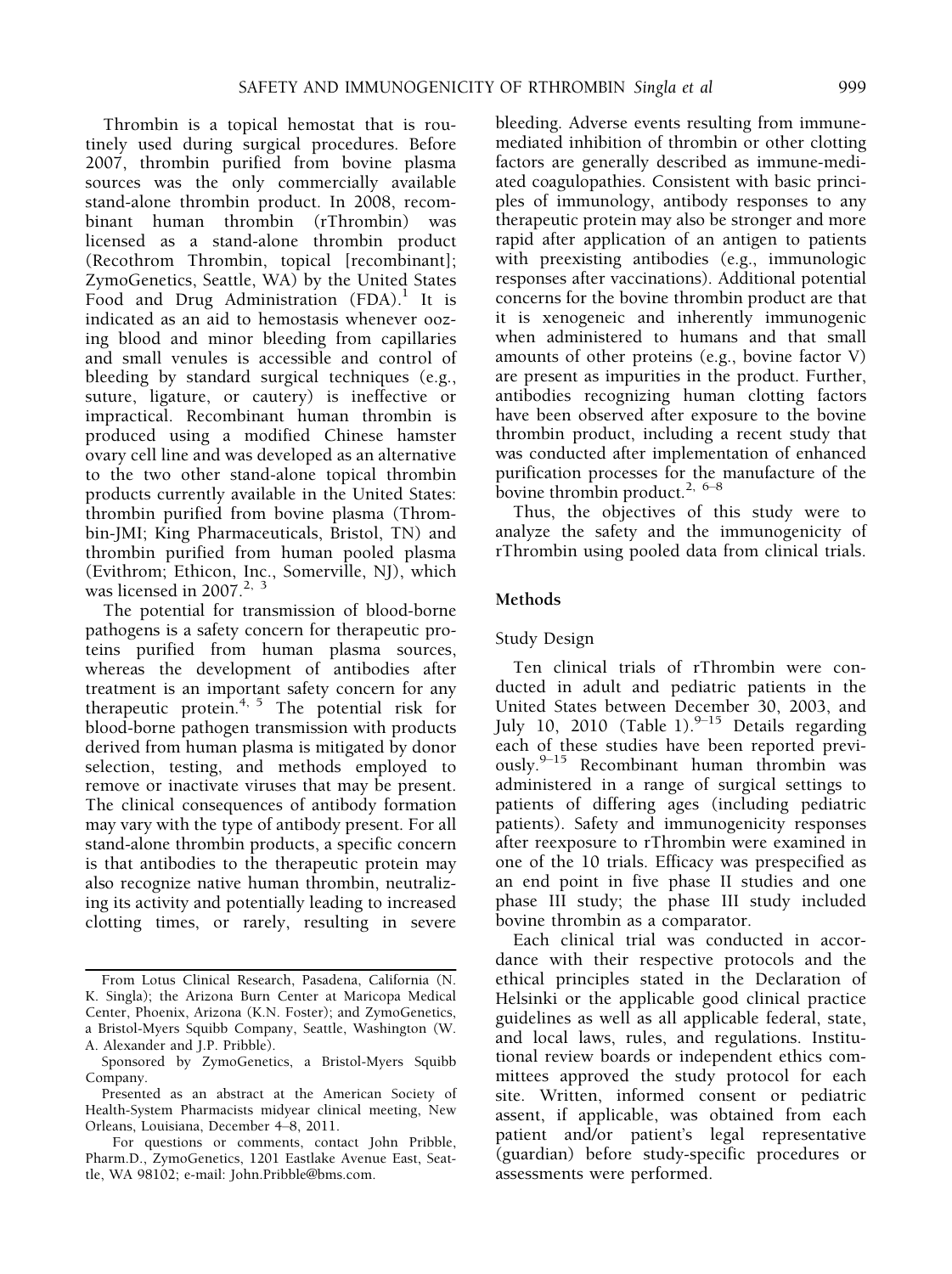|                    |                                                            |                                                                                                                                                          |                                 | No. of Patients                           |       |  |
|--------------------|------------------------------------------------------------|----------------------------------------------------------------------------------------------------------------------------------------------------------|---------------------------------|-------------------------------------------|-------|--|
| Phase              | Clinical Trial Protocol<br>Number, Identifier <sup>a</sup> | Eligible Patient Population<br>(surgical procedure; age)                                                                                                 | <b>Study Treatments</b>         | Treated<br>with<br>rThrombin <sup>b</sup> | Total |  |
| $\overline{I^9}$   | 499C05, part I                                             | Spinal surgical procedure;<br>age $\geq$ 18 yrs                                                                                                          | rThrombin                       | 9                                         | 9     |  |
| $\mathrm{II}^{10}$ | 499C05, part II                                            | Spinal surgical procedure;<br>age $\geq$ 18 yrs                                                                                                          | rThrombin or placebo            | 33                                        | 42    |  |
| $II^{10}$          | 499C06                                                     | Hepatic resection; age<br>$18-75$ yrs                                                                                                                    | rThrombin or placebo            | 17                                        | 28    |  |
| $II^{10}$          | 499C07                                                     | Peripheral arterial bypass procedure;<br>age $\geq$ 18 yrs                                                                                               | rThrombin or placebo            | 17                                        | 27    |  |
| $II^{10}$          | 499C08                                                     | Arteriovenous graft formation for<br>hemodialysis access;<br>$age > 18$ yrs                                                                              | rThrombin or placebo            | 21                                        | 33    |  |
| $\mathrm{II}^{11}$ | 499E02.<br>NCT00371215                                     | Skin graft after burn wound excision;<br>age $2-75$ yrs                                                                                                  | rThrombin                       | 72                                        | 72    |  |
| III <sup>12</sup>  | 499E01,<br>NCT00245336                                     | Spinal procedure, hepatic<br>resection, peripheral arterial<br>bypass, or arteriovenous graft<br>formation for hemodialysis<br>access; age $\geq 18$ yrs | rThrombin or bovine<br>thrombin | 205                                       | 411   |  |
| IIIb <sup>13</sup> | 499F04.<br>NCT00491608                                     | Spinal procedure, peripheral<br>arterial bypass, or arteriovenous<br>graft formation for hemodialysis<br>access; age $\geq 18$ yrs                       | rThrombin                       | 209                                       | 209   |  |
| $IV^{14}$          | 499H01,<br>NCT00859547                                     | Synchronous burn wound excision<br>and skin grafting; age $\leq 17$ yrs                                                                                  | rThrombin                       | 30                                        | 30    |  |
| IV <sup>15</sup>   | 499G02.<br>NCT00813904                                     | Spinal procedure, peripheral arterial<br>bypass, or arteriovenous graft formation<br>for hemodialysis access; age $\geq$ 18 yrs                          | rThrombin                       | $31^{c, d}$                               | 31    |  |
| Totals             |                                                            |                                                                                                                                                          |                                 | 644                                       | 892   |  |

Table 1. Summary of the 10 Clinical Trials of Recombinant Human Thrombin Included in the Analysis

 $rThrombin = recombinant human through.$ 

<sup>a</sup>Protocol numbers begin with "499" and ClinicalTrials.gov identifiers begin with "NCT."

<sup>b</sup>Includes patients assigned to rThrombin as well as patients assigned to placebo if they received rThrombin as rescue therapy after treatment with placebo.

c All patients had received one or more documented previous exposures to rThrombin before this study commenced.

 $^{d}$ 17 patients had also been treated in a previous rThrombin clinical trial: one patient had been treated in the phase III study<sup>12</sup> and 16 patients had been treated in the phase IIIb study<sup>13</sup> (patients were counted separately for each study in which they participated).

Descriptions of the 10 Clinical Trials Included in the Analysis

## Surgical Procedures

In each study, rThrombin was applied topically as an aid to hemostasis during a surgical procedure on day 1. The types of surgical procedures were prespecified for each study and consisted of spinal procedures, major hepatic resection, peripheral arterial bypass, arteriovenous graft formation for hemodialysis access, and synchronous burn wound excision and skin grafting (Table 1).

## Study Populations

Age ranges included in the rThrombin clinical trials varied; for example, patients younger than 18 years were included in two of the 10 studies (Table 1). In all studies, eligible patients had no known hypersensitivity to thrombin. Additional inclusion and exclusion criteria differed by study and have been previously reported. $9-15$  Four studies included a placebo group, and one study included a bovine thrombin treatment group. Results for the patients receiving placebo or bovine thrombin were not included in this analysis, except for results for those patients given placebo, who also received rThrombin after randomization as rescue therapy during the study surgical procedure.

## Safety Measures

Adverse events included those reported by the patient and those determined by the investigator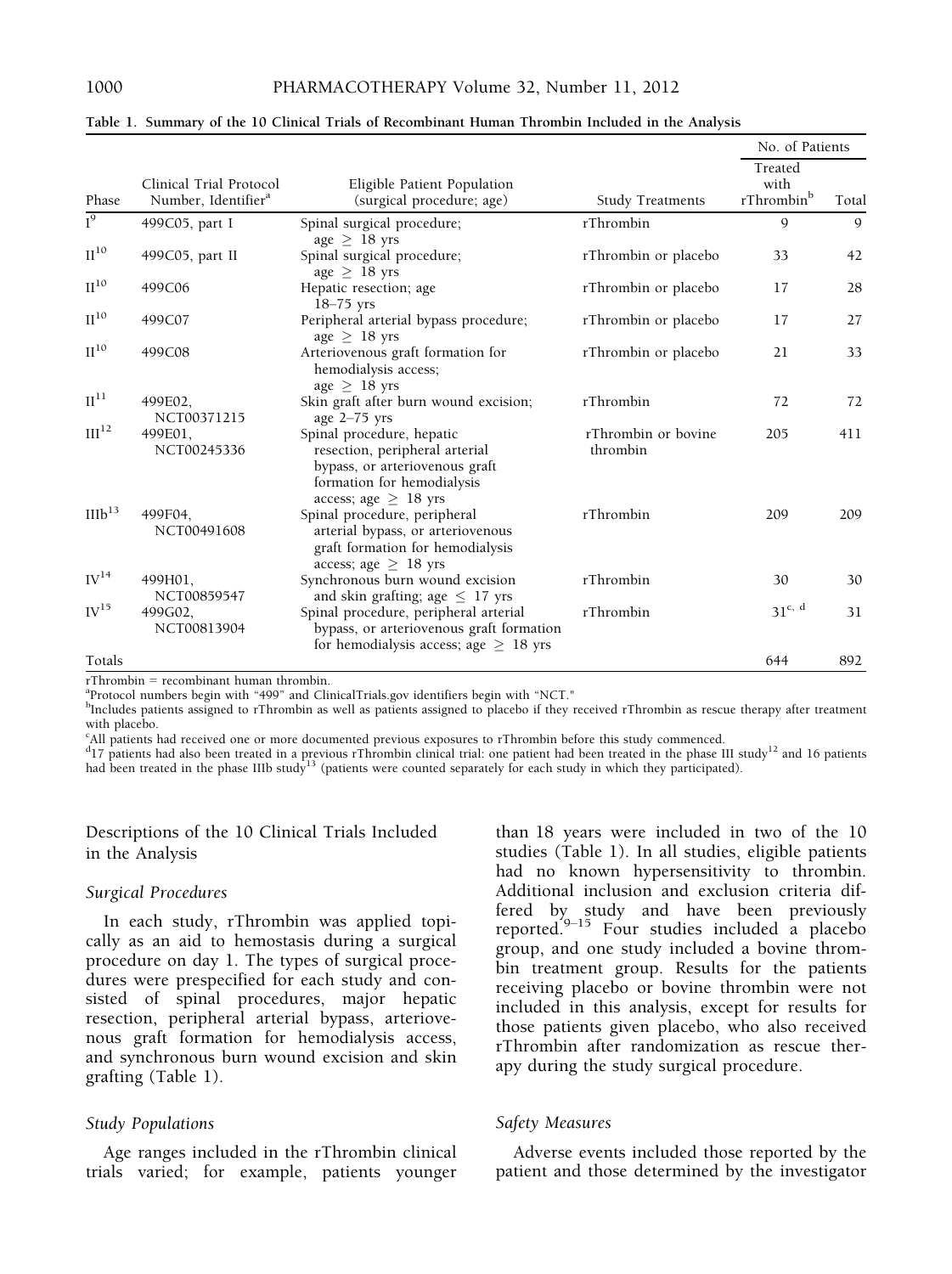during questioning or evaluation of physical examination and laboratory data. Adverse-event reports were collected from the time the patient provided written informed consent or assent, through day 29, and were graded for severity with the National Cancer Institute's Common Terminology for Adverse Events, version 3.0 (grade  $1 = \text{mild}$ , grade  $2 = \text{moderate}$ , grade  $3 =$  severe, grade  $4 =$  life-threatening, grade  $5 = \text{fatal}.$ <sup>16</sup> The relationship between adverse events and treatment with rThrombin was assessed by site investigators for each adverse event.

In the rThrombin clinical trials, two different methods were used to estimate exposure to rThrombin. In four studies, the volume of rThrombin used during the surgical procedure was estimated by subtracting the volume of rThrombin remaining in the basins, syringes, and spray pumps after the surgical procedure from the original volume of rThrombin prepared for the surgical procedure. In the other six studies, the volume of rThrombin used during the surgical procedure was estimated by counting the number of 5-ml vials prepared for the surgical procedure, which would thus represent the maximum possible exposure to rThrombin.

Laboratory parameters monitored during each study included hematology parameters (hemoglobin, hematocrit, total white blood cell count with differential, and platelet count), coagulation parameters (activated partial thromboplastin time, international normalized ratio, and prothrombin time), and serum chemistry (blood urea nitrogen and creatinine). Abnormal laboratory findings considered clinically significant by the site investigators were recorded as adverse events. Laboratory results have been presented previously for individual studies, and separate analyses of pooled laboratory data were not conducted.

## Immunogenicity Measures

In each study, the presence of antibodies to rThrombin product was assessed by using samples collected at screening and/or on day 1, before the surgical procedure, and on day 29 (study end).

The immunogenicity of the rThrombin product was evaluated by using an enzymelinked immunosorbent assay (ELISA) for detection of anti–rThrombin product antibodies and a neutralizing antibody assay to characterize the potential of antibodies to rThrombin product to neutralize human plasma–derived thrombin. The immunogenicity testing strategy followed a tiered approach designed to screen for binding antibodies, determine antibody titer, characterize antibody specificity, and assess the neutralizing potential of anti–rThrombin product antibodies.<sup>10, 11</sup> The same ELISA-based immunogenicity testing method was utilized throughout the rThrombin clinical trials.

Patients were considered to have developed anti–rThrombin product antibodies after treatment if they had undergone seroconversion or had a 1-titer unit increase or greater ( $\geq 10$ fold) in anti–rThrombin product antibody titer from screening or baseline to day 29.

# Statistical Analysis

Statistical analyses were performed using SAS statistical software, version 9.2 (SAS Institute Inc., Cary, NC).

The number and percentage of antibody-positive patients on day 29 were provided, and a 95% exact binomial confidence interval (CI) was calculated using the Clopper-Pearson method. $17$ 

Patients who were treated in two different rThrombin clinical studies were each counted twice in the safety and immunogenicity analysis sets. A sensitivity analysis was conducted without any data from the duplicate patients.

# Results

The 10 rThrombin clinical trials included 892 patients; 644 of these patients were treated with rThrombin and were included in this analysis (Table 1). All 644 patients were treated with a topically applied rThrombin solution of 1000 IU/ml, except in the phase I study, $9$  in which three patients received rThrombin 250 IU/ml and three received rThrombin 500 IU/ml. For most patients, rThrombin was applied directly or by spray, or with absorbable gelatin sponge. For some patients, rThrombin was applied with absorbable gelatin powder made from absorbable gelatin sponge, USP (e.g., for 45 of 209 patients in the phase IIIb study<sup>13</sup> [Table 1]).

For the 644 rThrombin-treated patients, the median age was 58.0 years (range 0.9–89 yrs), and slightly more than half of the patients were male (353 patients [54.8%]; Table 2). Some of the demographic characteristics reflected specific study entry criteria; for example, all pediatric patients  $($   $\leq$  16 yrs old) were undergoing burn wound excision and skin grafting (Table 1).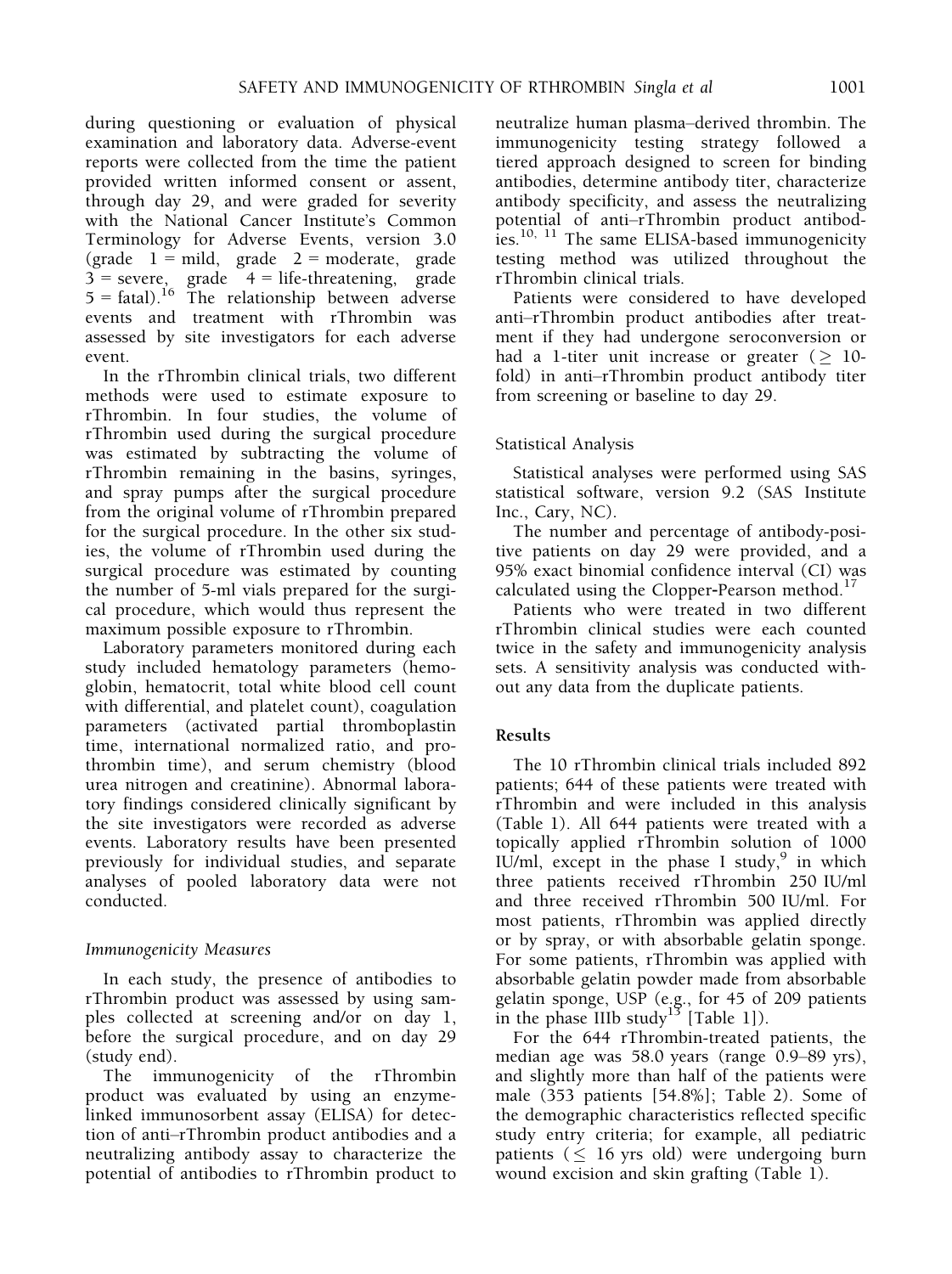|                                        | Type of Surgical Procedure       |                                  |                                                   |                                      |                                                          |                           |  |
|----------------------------------------|----------------------------------|----------------------------------|---------------------------------------------------|--------------------------------------|----------------------------------------------------------|---------------------------|--|
| Characteristic                         | Spinal<br>Procedure<br>$(n=216)$ | Hepatic<br>Resection<br>$(n=79)$ | Peripheral Arterial<br><b>Bypass</b><br>$(n=140)$ | Arteriovenous<br>Access<br>$(n=107)$ | Burn Wound<br>Excision and<br>Skin Grafting<br>$(n=102)$ | All Patients<br>$(n=644)$ |  |
| Age (yrs), mean $\pm$ SD               | $57.11 \pm 14.07$                | $54.97 \pm 15.55$                | $66.38 \pm 10.88$                                 | $61.23 \pm 13.89$                    | $30.44 \pm 20.20$                                        | $55.32 \pm 18.68$         |  |
| Age (yrs), median<br>(range)           | $57.5(24-86)$                    | $56.0(21-81)$                    | $66.0(22-89)$                                     | $60.0(28-89)$                        | $31.5(0.9-70)$                                           | 58.0 (0.9-89)             |  |
| Age group (yrs)                        |                                  |                                  |                                                   |                                      |                                                          |                           |  |
| $\leq~16$                              | 0(0)                             | 0(0)                             | 0(0)                                              | 0(0)                                 | 30(29.4)                                                 | 30(4.7)                   |  |
| $17 - 64$                              | 140 (64.8)                       | 57 (72.2)                        | 53 (37.9)                                         | 63(58.9)                             | 69 (67.6)                                                | 382 (59.3)                |  |
| $\geq 65$                              | 76(35.2)                         | 22(27.8)                         | 87(62.1)                                          | 44(41.1)                             | 3(2.9)                                                   | 232(36.0)                 |  |
| $65 - 74$                              | 49 (22.7)                        | 12(15.2)                         | 51 (36.4)                                         | 22(20.6)                             | 3(2.9)                                                   | 137(21.3)                 |  |
| $\geq 75$                              | 27(12.5)                         | 10(12.7)                         | 36(25.7)                                          | 22(20.6)                             | 0(0)                                                     | 95(14.8)                  |  |
| <b>Sex</b>                             |                                  |                                  |                                                   |                                      |                                                          |                           |  |
| Male                                   | 100(46.3)                        | 43(54.4)                         | 81 (57.9)                                         | 62 (57.9)                            | 67(65.7)                                                 | 353 (54.8)                |  |
| Female                                 | 116(53.7)                        | 36(45.6)                         | 59(42.1)                                          | 45(42.1)                             | 35(34.3)                                                 | 291 (45.2)                |  |
| Race-ethnicity                         |                                  |                                  |                                                   |                                      |                                                          |                           |  |
| American Indian or<br>Alaska Native    | 0(0)                             | 0(0)                             | 0(0)                                              | 0(0)                                 | 1(1.0)                                                   | 1(0.2)                    |  |
| Asian                                  | 3(1.4)                           | 6(7.6)                           | 0(0)                                              | 3(2.8)                               | 0(0)                                                     | 12(1.9)                   |  |
| Black or<br>African-American           | 9(4.2)                           | 5(6.3)                           | 15(10.7)                                          | 37(34.6)                             | 22(21.6)                                                 | 88 (13.7)                 |  |
| Hispanic                               | 18(8.3)                          | 6(7.6)                           | 7(5.0)                                            | 20(18.7)                             | 18(17.6)                                                 | 69 (10.7)                 |  |
| Native Hawaiian or<br>Pacific Islander | 0(0)                             | 1(1.3)                           | 0(0)                                              | 0(0)                                 | 0(0)                                                     | 1(0.2)                    |  |
| Caucasian                              | 185(85.6)                        | 59 (74.7)                        | 115(82.1)                                         | 38(35.5)                             | 56 (54.9)                                                | 453 (70.3)                |  |
| Other                                  | 1(0.5)                           | 2(2.5)                           | 3(2.1)                                            | 9(8.4)                               | 5(4.9)                                                   | 20(3.1)                   |  |

Table 2. Demographic Characteristics of the Study Patients

Data are no. (%) of patients unless otherwise specified.

Adverse events were reported for 618 (96.0%) of 644 patients, and for the majority of patients (437 [67.9%]), the maximal severity of adverse events was mild or moderate (411 patients) or no adverse events were reported (26 patients). No patients discontinued from the studies due to adverse events. Overall, the most commonly reported adverse events ( $\geq 10\%$  of patients) were incision site pain (47.4%), procedural pain (33.4%), and nausea (26.4%; Table 3). Adverseevent incidences differed by surgical setting and age, although analysis of adverse-event data by patient age was confounded by differences in the types of surgical procedures represented among the patients in the different age groups.

Adverse events of at least grade 3 severity reported for 1% or more of the 644 patients included anemia (5.7% [37 patients]), incision site pain (3.7% [24 patients]), procedural pain (2.5% [16 patients]), hypertension or hypotension (1.7% [11 patients] each), and hypophosphatemia or nausea (1.2% [8 patients] each). Four adverse events of at least grade 3 severity were considered treatment related, including pulmonary embolism (two patients), deep vein thrombosis (one patient), and vascular graft thrombosis (one patient). The four patients with these events were aged 50–76 years and underwent four different types of surgical procedures. Five (0.8%) of the 644 patients died during the clinical studies; causes of death were hepatic insufficiency (failure) and sudden cardiac arrest, severe sepsis, sepsis, cardiac arrest, and respiratory failure. The deaths were considered by the investigators as not related to treatment with rThrombin.

A total of 609 patients had antibody data available at screening or baseline and on day 29, and were included in the immunogenicity analysis. Of these patients, five (0.8% [95% CI 0.4– 2.8%]) developed anti–rThrombin product antibodies after treatment. A range of ages and types of surgical procedures was represented among the five patients who developed anti–rThrombin product antibodies (Table 4). The estimated volume (and amount) of rThrombin applied during the study surgical procedure ranged from 1– 20 ml (1000–20,000 IU) for these five patients; for comparison, the estimated median applied volume for all 644 patients was 10.0 ml (range 1–60 ml [1000–60,000 IU]). Adverse events reported for these patients were all considered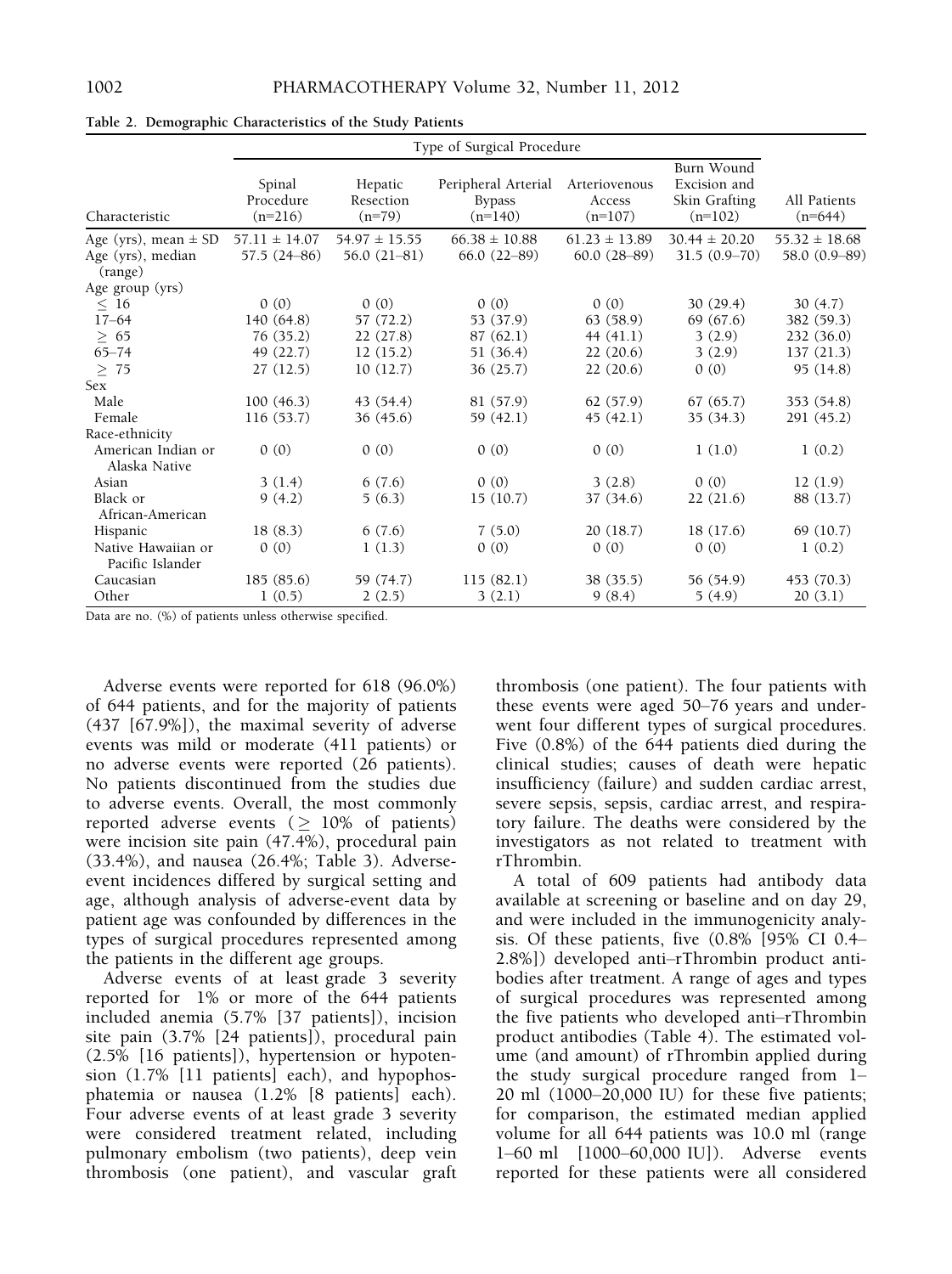|                             |                                  | No. (%) of Patients by Type of Surgical Procedure |                                                      |                                      |                                                          |                           |  |
|-----------------------------|----------------------------------|---------------------------------------------------|------------------------------------------------------|--------------------------------------|----------------------------------------------------------|---------------------------|--|
| Preferred Term <sup>a</sup> | Spinal<br>Procedure<br>$(n=216)$ | Hepatic<br>Resection<br>$(n=79)$                  | Peripheral<br>Arterial<br><b>Bypass</b><br>$(n=140)$ | Arteriovenous<br>Access<br>$(n=107)$ | Burn Wound<br>Excision and<br>Skin Grafting<br>$(n=102)$ | All Patients<br>$(n=644)$ |  |
| Incision site pain          | 123 (56.9)                       | 55(69.6)                                          | 79 (56.4)                                            | 48 (44.9)                            | 0(0.0)                                                   | 305(47.4)                 |  |
| Procedural pain             | 76(35.2)                         | 20(25.3)                                          | 47(33.6)                                             | 33 (30.8)                            | 39 (38.2)                                                | 215(33.4)                 |  |
| Nausea                      | 84 (38.9)                        | 27(34.2)                                          | 34(24.3)                                             | 16(15.0)                             | 9(8.8)                                                   | 170 (26.4)                |  |
| Constipation                | 59 (27.3)                        | 29(36.7)                                          | 29(20.7)                                             | 4(3.7)                               | 16(15.7)                                                 | 137(21.3)                 |  |
| Pyrexia                     | 42(19.4)                         | 25(31.6)                                          | 18(12.9)                                             | 5(4.7)                               | 8 (7.8)                                                  | 98 (15.2)                 |  |
| Anemia                      | 28(13.0)                         | 17(21.5)                                          | 20(14.3)                                             | 11(10.3)                             | 17(16.7)                                                 | 93(14.4)                  |  |
| Pruritus                    | 26(12.0)                         | 10(12.7)                                          | 8(5.7)                                               | 1(0.9)                               | 31(30.4)                                                 | 76(11.8)                  |  |
| Insomnia                    | 31(14.4)                         | 11(13.9)                                          | 11(7.9)                                              | 6(5.6)                               | 10(9.8)                                                  | 69 (10.7)                 |  |
| Vomiting                    | 20(9.3)                          | 13 (16.5)                                         | 19 (13.6)                                            | 7(6.5)                               | 6(5.9)                                                   | 65(10.1)                  |  |

Table 3. Adverse Events Reported in 10% of All Patients by Type of Surgical Procedure or by Age Group

|                    | No. (%) of Patients by Age Group   |                            |                                   |                            |                                  |                           |
|--------------------|------------------------------------|----------------------------|-----------------------------------|----------------------------|----------------------------------|---------------------------|
|                    | 16 Years<br>or Younger<br>$(n=30)$ | $17-64$ Years<br>$(n=382)$ | 65 Years<br>or Older<br>$(n=232)$ | $65-74$ Years<br>$(n=137)$ | 75 Years<br>or Older<br>$(n=95)$ | All Patients<br>$(n=644)$ |
| Incision site pain | 0(0.0)                             | 165(43.2)                  | 140(60.3)                         | 80 (58.4)                  | 60(63.2)                         | 305 (47.4)                |
| Procedural pain    | 12(40.0)                           | 132 (34.6)                 | 71(30.6)                          | 43(31.4)                   | 28(29.5)                         | 215(33.4)                 |
| Nausea             | 1(3.3)                             | 96(25.1)                   | 73(31.5)                          | 42(30.7)                   | 31(32.6)                         | 170 (26.4)                |
| Constipation       | 3(10.0)                            | 72(18.8)                   | 62(26.7)                          | 34 (24.8)                  | 28(29.5)                         | 137(21.3)                 |
| Pyrexia            | 4(13.3)                            | 66 (17.3)                  | 28(12.1)                          | 18(13.1)                   | 10(10.5)                         | 98 (15.2)                 |
| Anemia             | 9(30.0)                            | 39(10.2)                   | 45(19.4)                          | 27(19.7)                   | 18(18.9)                         | 93(14.4)                  |
| Pruritus           | 13(43.3)                           | 44(11.5)                   | 19(8.2)                           | 10(7.3)                    | 9(9.5)                           | 76 (11.8)                 |
| Insomnia           | 1(3.3)                             | 45(11.8)                   | 23(9.9)                           | 9(6.6)                     | 14(14.7)                         | 69 (10.7)                 |
| Vomiting           | 2(6.7)                             | 30(7.9)                    | 33(14.2)                          | 21(15.3)                   | 12(12.6)                         | 65(10.1)                  |

<sup>a</sup>Medical Dictionary for Regulatory Activities (MedDRA), version 13.1 (MedDRA Maintenance and Support Services Organization [MSSO], Chantilly, VA) preferred terms.

Adverse events are listed in order of decreasing incidence for all patients. If these conditions occurred before administration of the study drug, they were considered baseline conditions (unless they worsened after study drug administration); multiple occurrences of the same event for a patient were counted only once.

by the investigators as not related to treatment and were not consistent with adverse events caused by coagulopathies. Day 29 laboratory test results were available for three of the five patients, and day 15 results were available for a fourth patient; activated partial thromboplastin time, prothrombin time, and international normalized ratio values (assessed for three patients) were all within their normal ranges. Further, for all five patients, the antibodies did not neutralize the activity of native human thrombin.

Preexisting antibodies to rThrombin product were observed at screening or baseline in 13 (2.1% [95% CI 0.4–2.8%]) of the 609 patients in the immunogenicity analysis set. The titer of these antibodies did not increase by at least 1 titer unit ( $\geq 10$ -fold) at day 29. These patients had not been previously exposed to rThrombin because they had not participated in prior rThrombin clinical studies, and Recothrom was not commercially available at the time their antibody status was assessed. Additional testing results were available for 11 of the 13 antibody samples, and none neutralized native human thrombin.

The immunogenicity of rThrombin was examined separately for 30 patients who had received a second exposure to rThrombin in one of the studies<sup>15</sup> (499G02; Table 1). None of these patients had antibodies to rThrombin product at study entry, and none (0% [95% CI 0.0–11.6%] of them developed anti–rThrombin product antibodies after the second exposure. The incidence of antibody development for the remaining 579 patients was less than 1% (5 patients [0.9%  $(95\% \text{ CI } 0.4 - 3.1\%)$ ]).

Seventeen patients treated with rThrombin in the 10 rThrombin clinical studies participated in two different studies, and data from both studies were included in this analysis. A sensitivity analysis performed after removing all data for these patients demonstrated that the inclusion of the duplicate patient data had little effect on the demographic, safety, or immunogenicity results.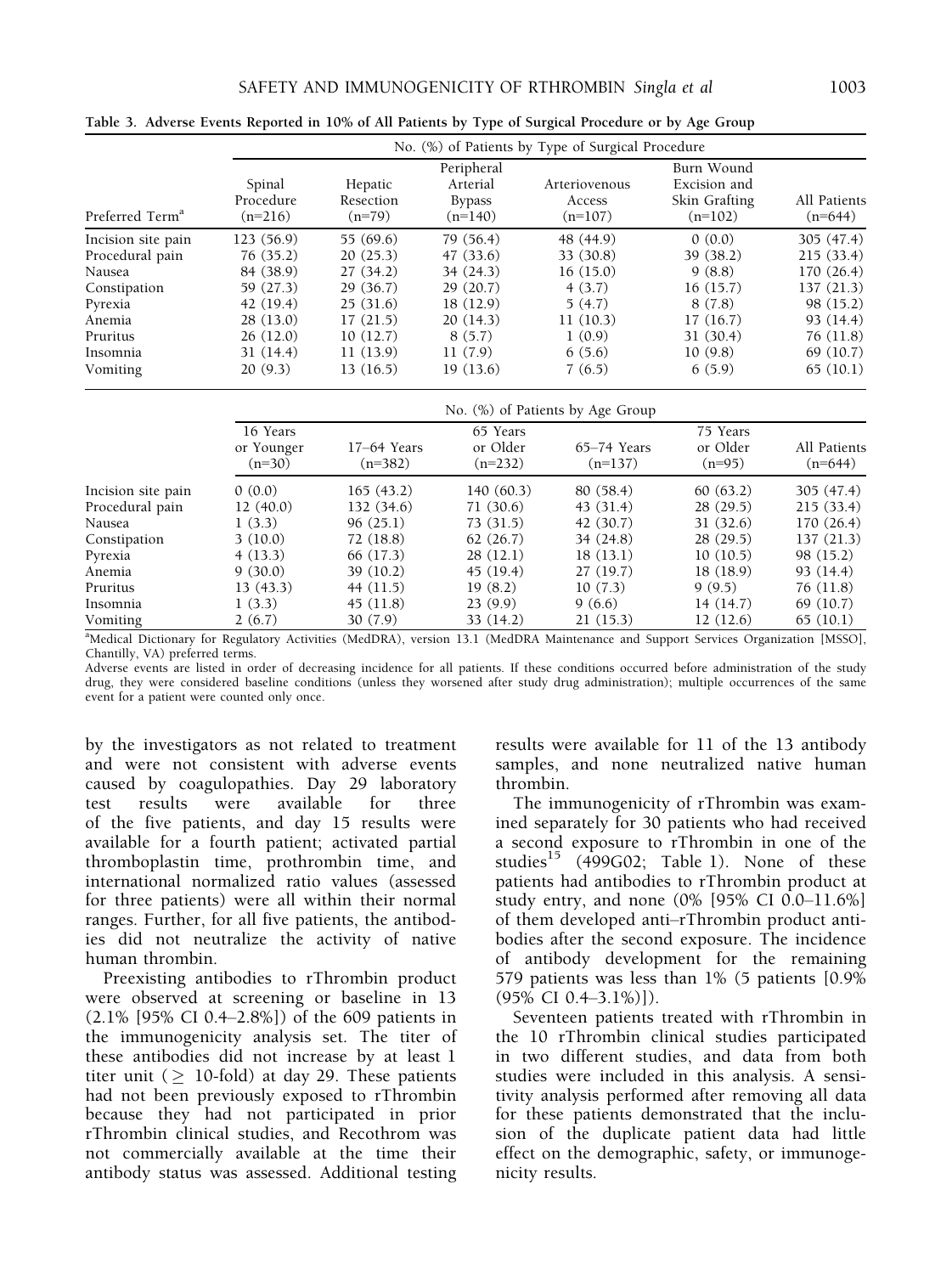| Clinical Trial<br>Protocol<br>Number | Age (yrs) | Sex           | Race-Ethnicity               | Height (cm) | Weight (kg) | Surgical Procedure            | Estimated<br>Volume of<br>rThrombin<br>Applied $(ml)^a$ |
|--------------------------------------|-----------|---------------|------------------------------|-------------|-------------|-------------------------------|---------------------------------------------------------|
| 499C07 <sup>10</sup>                 | 57        | Female        | Caucasian                    | 158         | 79          | Peripheral arterial<br>bypass | 10                                                      |
| 499E01 <sup>12</sup>                 | 66        | <b>Male</b>   | Caucasian                    | 178         | 80          | Spinal procedure              |                                                         |
| 499E01 <sup>12</sup>                 | 52        | <b>Female</b> | Black or<br>African-American | 168         | 137         | Spinal procedure              |                                                         |
| 499E01 <sup>12</sup>                 | 37        | Female        | Black or<br>African-American | 158         | 111         | Hepatic resection             | 20                                                      |
| 499E02 <sup>11</sup>                 | 43        | Female        | Hispanic                     | 158         | 73          | Burn wound excision           | 5                                                       |

Table 4. Characteristics of the Five Patients Who Developed Anti–rThrombin Product Antibodies After Treatment

a rThrombin concentration of 1000 IU/ml.

#### Discussion

In the 10 clinical trials included in the analysis, the safety and immunogenicity of topically applied rThrombin were assessed in a wide range of surgical settings for patients of different<br>ages. Our analysis included data from ages. Our analysis included data from 644 patients treated with rThrombin, representing the largest safety and immunogenicity sample reported for any stand-alone topical thrombin product. Recombinant human thrombin was generally well tolerated, and adverse events were consistent with those commonly observed postoperatively or in the surgical populations studied. Overall, the most common adverse events were incision site pain, procedural pain, and nausea.

Treatment with rThrombin resulted in a low incidence of anti–rThrombin antibody formation, with five (0.8% [95% CI 0.4–2.8%]) of 609 patients developing anti–rThrombin product antibodies after treatment. These five patients varied by age, sex, race-ethnicity, type of surgical procedures, and volume or amount of rThrombin applied. Common factors that might have led to antibody formation were not identified. None of the antibodies neutralized the activity of native human thrombin. The incidence of anti–rThrombin product antibody formation did not differ substantively in pediatric or adult patients and did not differ substantively after an initial or a second exposure in adults; in addition, the incidence was consistently low across all studies. Preexisting antibodies to the rThrombin product were observed at screening or baseline in 13 (2.1% [95% CI 0.4–2.8%]) of 609 patients. These 13 patients had no known previous exposure to rThrombin; thus, the antibodies may represent naturally occurring autoantibodies.<sup>18, 19</sup>

The safety and immunogenicity of topically applied, stand-alone thrombins have been directly compared in two clinical studies.<sup>8, 12</sup> A higher incidence of immunogenicity was reported for the bovine thrombin product in a study comparing it with the plasma-derived human thrombin product; safety profiles were reported as comparable for the two treatment groups.8 The immunogenicity of rThrombin and bovine thrombin products was also directly compared in a phase III study: 3 (1.5%) of 198 patients developed anti–rThrombin product antibodies and 43 (21.5%) of 200 patients developed anti-bovine thrombin product antibodies (p<0.001) by 4 weeks after treatment with rThrombin or bovine thrombin product.12 The overall incidence of adverse events was similar between treatment groups during the 4-week assessment period. In these comparative studies, no increased risk of coagulopathy was reported for the bovine thrombin group; although the studies were not designed or sufficiently power to detect a potential association between antibody formation and adverse clinical outcomes.

## Conclusion

This pooled analysis examined safety and immunogenicity results from 644 patients treated with rThrombin in 10 different clinical trials. Recombinant human thrombin was well tolerated. Adverse events were consistent with those commonly observed postoperatively or in the surgical populations studied. Less than 1% of the patients developed anti–rThrombin product antibodies after treatment, and patients developing antibodies varied by age, sex, and raceethnicity, were undergoing different types of surgical procedures, and received different volumes or amounts of applied rThrombin. The incidence of anti–rThrombin product antibody development did not differ substantively after a first or second exposure to rThrombin, and the